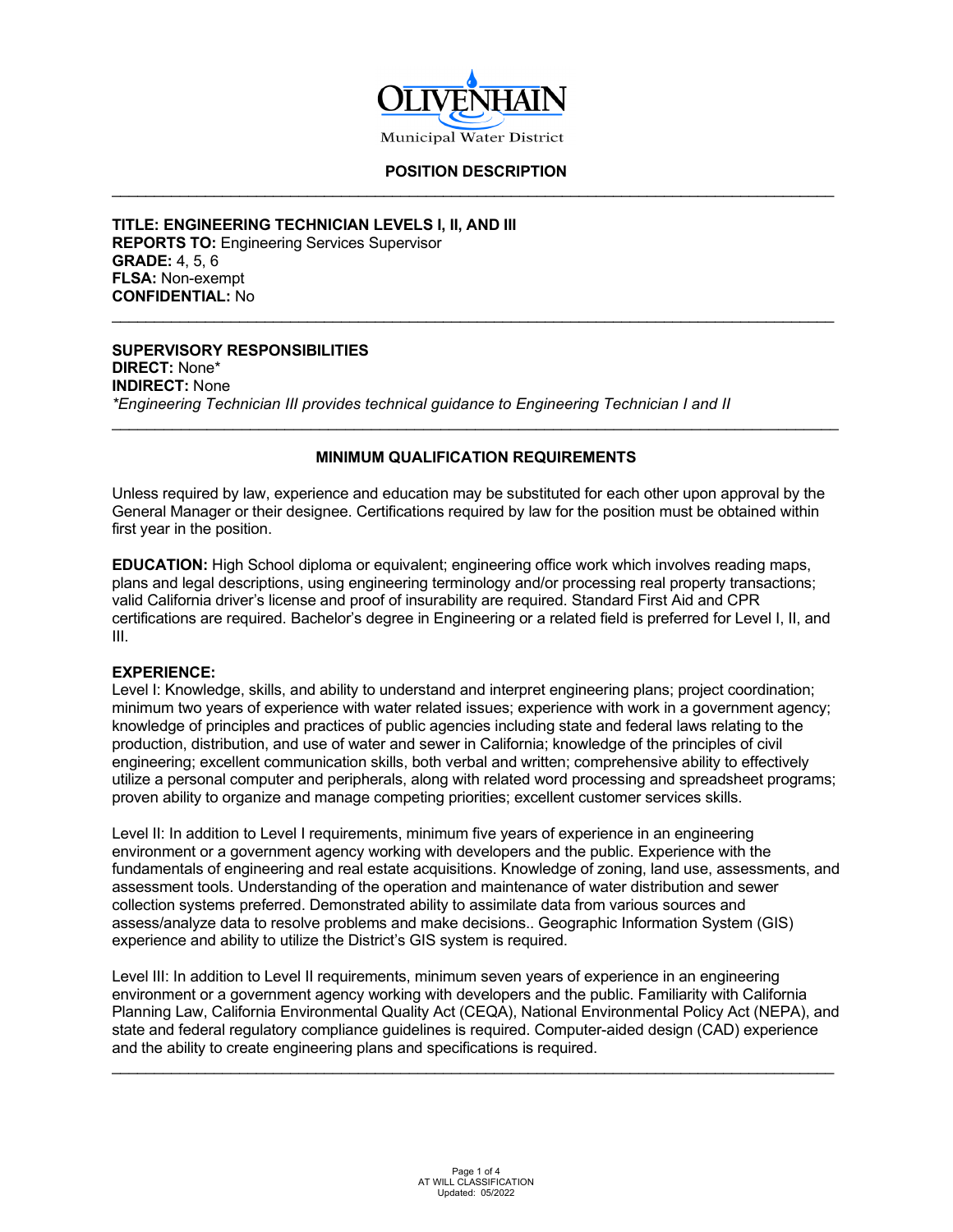## **CONTACT RESPONSIBILITY**

**INTERNAL:** Interaction with Manager and Supervisor to receive general direction and review results; Inspector(s) to provide required assistance; Operations personnel to conduct internal work assignments; all other District personnel as required.

**EXTERNAL:** Interaction with consultants; contractors; developers; general public; other government agency officials and others during the course of inspection to obtain water facilities which meet the District's requirements for acceptance into the District's system; emergency service personnel as necessary.

\_\_\_\_\_\_\_\_\_\_\_\_\_\_\_\_\_\_\_\_\_\_\_\_\_\_\_\_\_\_\_\_\_\_\_\_\_\_\_\_\_\_\_\_\_\_\_\_\_\_\_\_\_\_\_\_\_\_\_\_\_\_\_\_\_\_\_\_\_\_\_\_\_\_\_\_\_\_\_\_\_\_\_\_\_

#### **PHYSICAL REQUIREMENTS**

Good hearing, eyesight and speech; excellent ability to communicate both verbally and in writing; ability to effectively utilize a personal computer and peripherals; able to tolerate periods of continuous sitting and exposure to a computer screen; may on an infrequent basis assist with lifting up to 50 pounds; when working outside the facility the ability to walk long distances; climb steep ladders; tolerate exposure to dust, fumes, odors, loud machinery and the ability to tolerate frequent bending and stooping.

## **ENVIRONMENTAL CONDITIONS**

\_\_\_\_\_\_\_\_\_\_\_\_\_\_\_\_\_\_\_\_\_\_\_\_\_\_\_\_\_\_\_\_\_\_\_\_\_\_\_\_\_\_\_\_\_\_\_\_\_\_\_\_\_\_\_\_\_\_\_\_\_\_\_\_\_\_\_\_\_\_\_\_\_\_\_\_\_\_\_\_\_\_\_\_\_

Work is primarily performed within an enclosed office setting with lighting and ventilation. Subject to conversational noise from other personnel within the facility, along with standard background noise found in an office environment. Subject to long periods of sitting and exposure to computer screen. When performing work outside the facility, subject to variable weather conditions and possible exposure to heavy equipment, dust, fumes, odor, and noise. Appropriate personal safety equipment is provided.

## **DETAILED DUTIES AND RESPONSIBILITIES - ESSENTIAL FUNCTIONS**

\_\_\_\_\_\_\_\_\_\_\_\_\_\_\_\_\_\_\_\_\_\_\_\_\_\_\_\_\_\_\_\_\_\_\_\_\_\_\_\_\_\_\_\_\_\_\_\_\_\_\_\_\_\_\_\_\_\_\_\_\_\_\_\_\_\_\_\_\_\_\_\_\_\_\_\_\_\_\_\_\_\_\_\_\_

This at will position responsibilities include assisting the Engineering Department in the planning, development and coordination of District and developer projects throughout the District. Coordinates with developers in the planning and construction of projects being built within the District. Coordinates effort to maintain the District system with regards to easements, encroachments, rights of way, and land sales and acquisition. Coordinates data updates of the District's geographic information system (GIS). The ability to organize and prioritize a large volume of work efficiently and accurately; exercise sound, independent judgment within established guidelines; operate within budgetary guidelines; work effectively in a team environment; support of the District Strategic Plan and Mission Statement by acting as a positive role model and remaining informed and involved are essential. A working knowledge and understanding of District safety rules and regulations, as well as active participation in the District's safety programs is necessary. Reliable, stable attendance is required.

The following tasks are typical for this classification. Incumbents may not regularly perform all of the listed duties and/or may be required to perform additional or different duties from those set forth below to address business or staffing needs and changing business practices as defined by the General Manager.

| %Time        |     | Tasks    |                                                                                                                                                                                                                                                                                                                           |
|--------------|-----|----------|---------------------------------------------------------------------------------------------------------------------------------------------------------------------------------------------------------------------------------------------------------------------------------------------------------------------------|
| Level<br>40% | 10% | Ш<br>25% | <b>Project Tasks</b><br>Provides preliminary planning support and ongoing construction coordination<br>$\bullet$<br>with developers/proponents of projects to be constructed and granted to the<br>District as part of the public system.<br>Dovelope standard and specific agreements for pipelines and other facilities |
|              |     |          |                                                                                                                                                                                                                                                                                                                           |

• Develops standard and specific agreements for pipelines and other facilities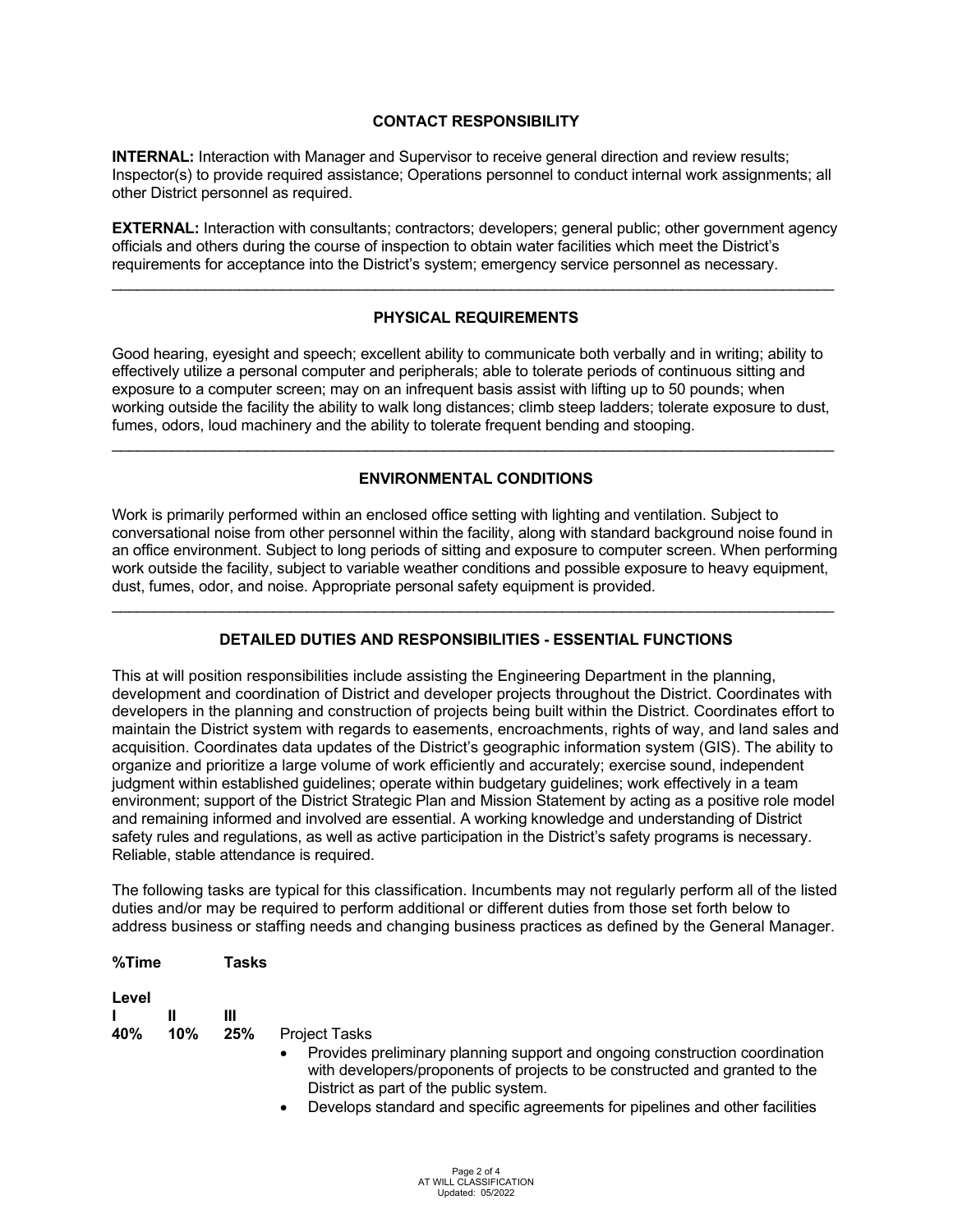required by the District.

- Tracks and evaluates the status of ongoing projects and coordinates requests for deposits with project proponents.
- Coordinates with consultants regarding project reviews.
- Participates in a variety of Board, budget, status, Engineering department and consultant meetings to provide input and resolve issues.
- Provides administrative interaction with contractors.
- Coordinates the review of work products for developer projects as prepared by the District's or developer's engineer.
- Provides daily problem resolution and coordination for ongoing Development projects within the District with other District staff.
- Coordinates and prepares easement document work as required for District and developer projects.
- Interacts in conjunction with the Engineering Services Supervisor to provide information to contractors and developers for projects within the District's jurisdiction.

**0% 0% 10%** Regulatory Tasks

- Ensures compliance with District's various permits and related mitigation requirements.
- Researches and ensures project compliance with California Environmental Quality Act (CEQA) and National Environmental Policy Act (NEPA), and compiles project documentation.
- **30% 25% 35%** Administrative Functions
	- Organizes, maintains, and assists with implementation of retention requirements for District agreements and files.
	- Prepares a variety of Board and status reports as required.
	- Submits recommendations regarding departmental operations and procedures.
	- Coordinates updates and corrections to the District's Geographic Information System (GIS).
	- Utilizes computer-aided design (CAD) software to create and produce engineering plans and project details.
	- Assists the department in ensuring operations remain within budgetary guidelines.
	- Generates original, concise business correspondence utilizing District software.

**10% 45% 10%** Right-of-Way Coordination

- Provides assistance to Engineering Manager and Engineering Services Supervisor with acquisition of real property rights for pipelines, reservoirs, pump stations, building sites, and lease holds for District and developer projects.
- Answers questions and assists with the resolution of issues regarding use of District rights-of-way.
- Coordinates with Operations staff and the Facilities Coordinator to perform field reviews of potential encroachments on District easements. Prepares draft correspondence regarding removal or permitting of encroachments.
- Corresponds in writing and person with property owners and public regarding permitting or removal of encroachments.
- Prepares Encroachment Permits for review by Engineering Manager and Engineering Services Supervisor.
- **10% 10% 10%** District Business
	- Supports the public services counter providing information for developers,